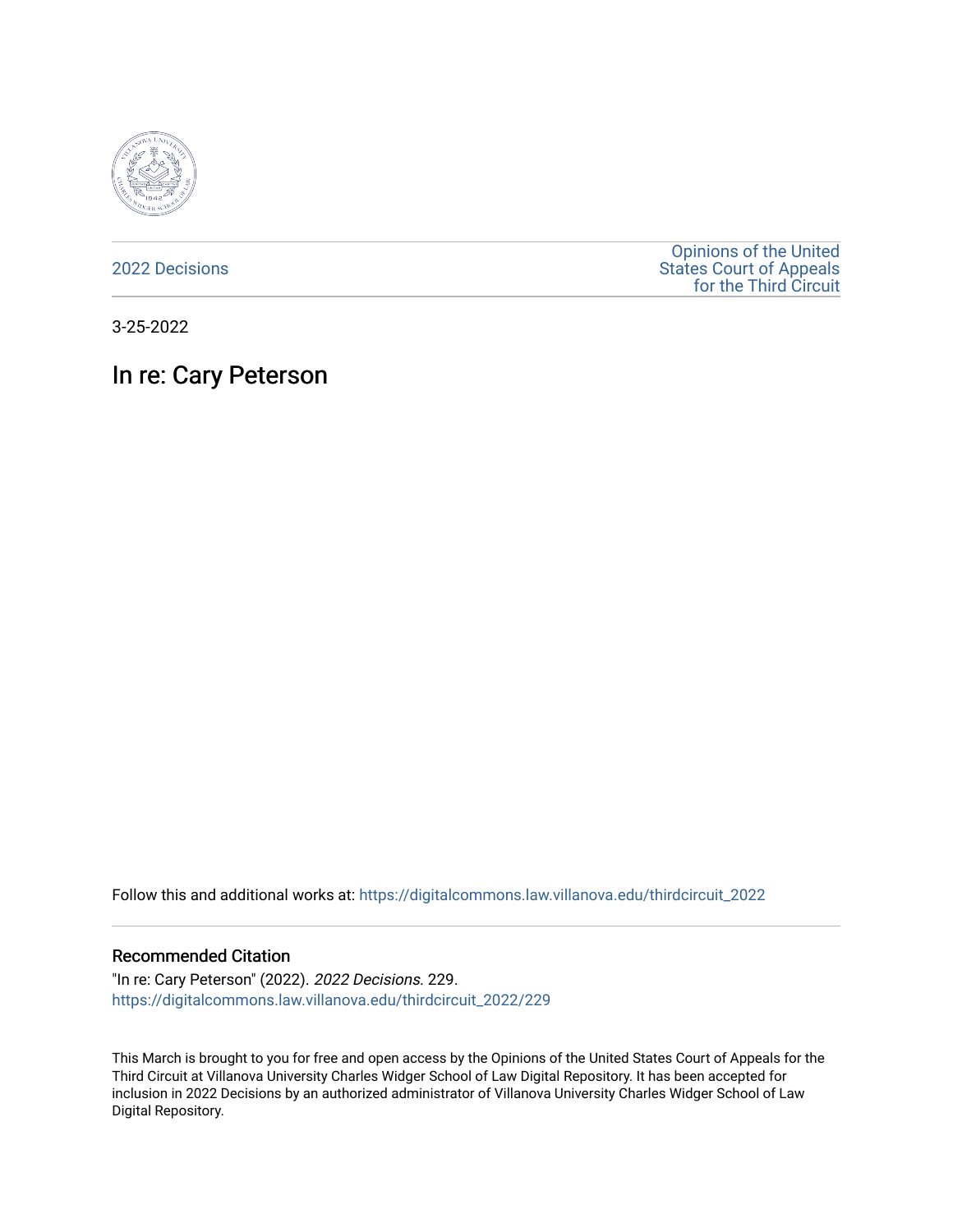## BLD-069 **NOT PRECEDENTIAL**

## UNITED STATES COURT OF APPEALS FOR THE THIRD CIRCUIT

No. 21-3351

IN RE: CARY LEE PETERSON, Petitioner

 $\mathcal{L}_\text{max}$ 

On a Petition for Writ of Mandamus from the United States District Court for the District of New Jersey (Related to D.C. Civ. No. 2:16-cv-01428)

 $\mathcal{L}_\text{max}$ 

Submitted Pursuant to Rule 21, Fed. R. App. P. January 27, 2022 Before: MCKEE, GREENAWAY, JR., and PORTER, Circuit Judges

(Opinion filed: March 25, 2022)

## OPINION\*  $\mathcal{L}_\text{max}$

PER CURIAM

Pro se petitioner Cary Lee Peterson is a defendant in a civil securities fraud lawsuit filed by the Securities and Exchange Commission in 2016. The Government pursued criminal charges against him based on the facts underlying this lawsuit, and accordingly, the District Court administratively terminated the action in 2019 without prejudice to reopening later for good cause. Peterson was found guilty of the criminal

<sup>\*</sup> This disposition is not an opinion of the full Court and pursuant to I.O.P. 5.7 does not constitute binding precedent.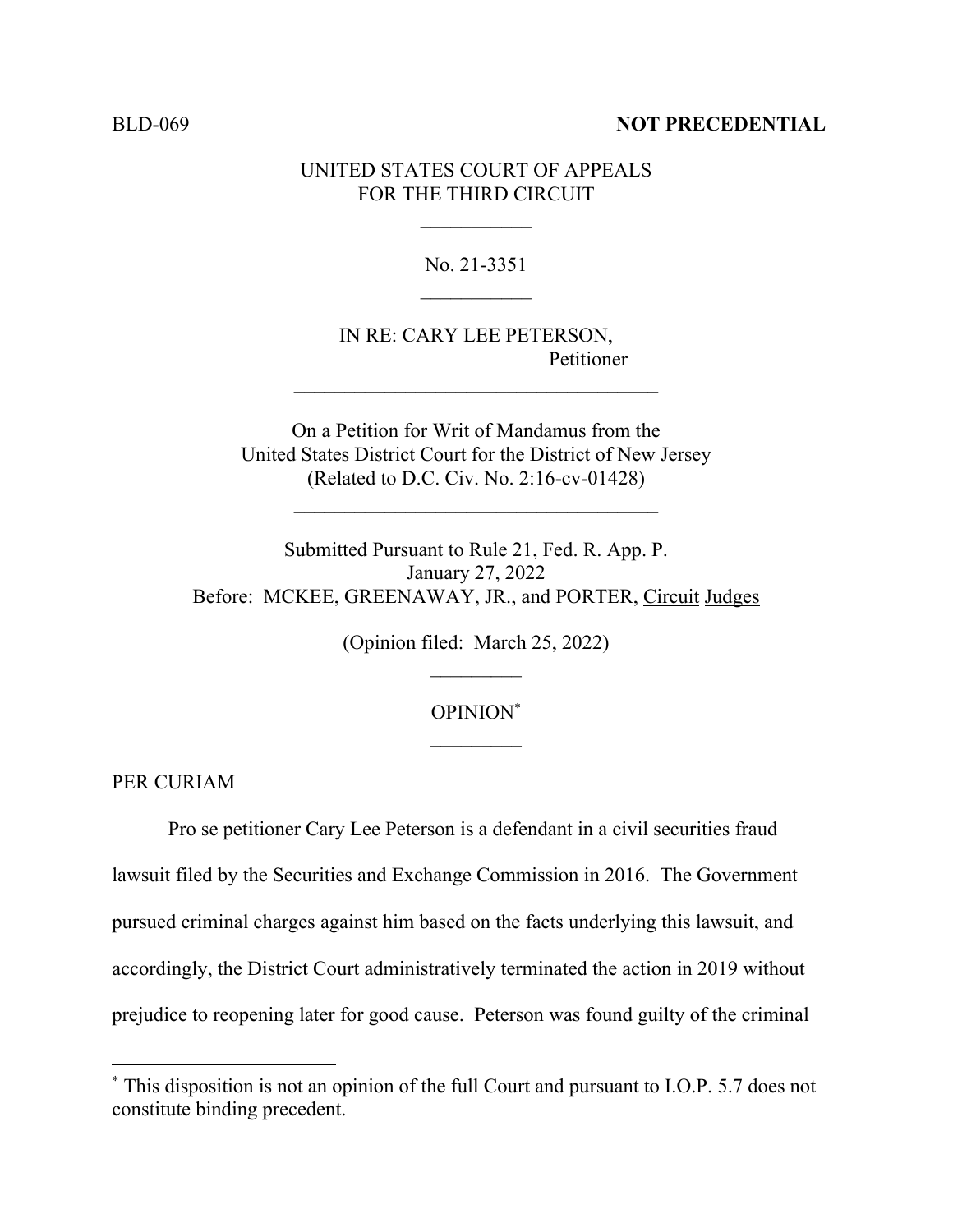charges, and we affirmed Peterson's conviction and sentence. See United States v. Peterson, 824 F. App'x 138 (3d Cir. 2020) (non-precedential). After that, in August 2021, the District Court granted the Government's motion to reopen the civil action. Peterson has now filed a petition for a writ of mandamus in this Court. For the following reasons, we will deny it.

A writ of mandamus is a drastic remedy that is available only in extraordinary circumstances. See In re Diet Drugs Prods. Liab. Litig., 418 F.3d 372, 378 (3d Cir. 2005). A petitioner must ordinarily have no other means to obtain the desired relief, and he must show a clear and indisputable right to issuance of the writ. See In re Sch. Asbestos Litig., 977 F.2d 764, 772 (3d Cir. 1992) (citing Will v. United States, 389 U.S. 90, 96 (1967)).

Peterson asks us to direct the District Court to grant certain relief.<sup>1</sup> To the extent that he complains about delay, the record shows that Peterson has sought, and the District Court has recently ruled on, much of the relief that he asks for here. $2$  We will therefore deny those parts of the petition. See generally Blanciak v. Allegheny Ludlum Corp., 77 F.3d 690, 698-99 (3d Cir. 1996). Insofar as he may disagree with any of the rulings

<sup>&</sup>lt;sup>1</sup> Peterson appears to seek a ruling that his case be tried before a jury, that it be reassigned to a different judge or transferred to another venue, to require the SEC to post a litigation bond, and for District Court to take judicial notice of certain facts. See Mandamus Pet. at 8.

<sup>&</sup>lt;sup>2</sup> In orders entered after Peterson filed this mandamus action, the Magistrate Judge ruled on Peterson's request for jury trial and venue transfer (ECF No. 45) and the motion for judicial notice of certain facts (ECF No. 63). See Orders 12/21/21 (ECF Nos. 77 & 78).